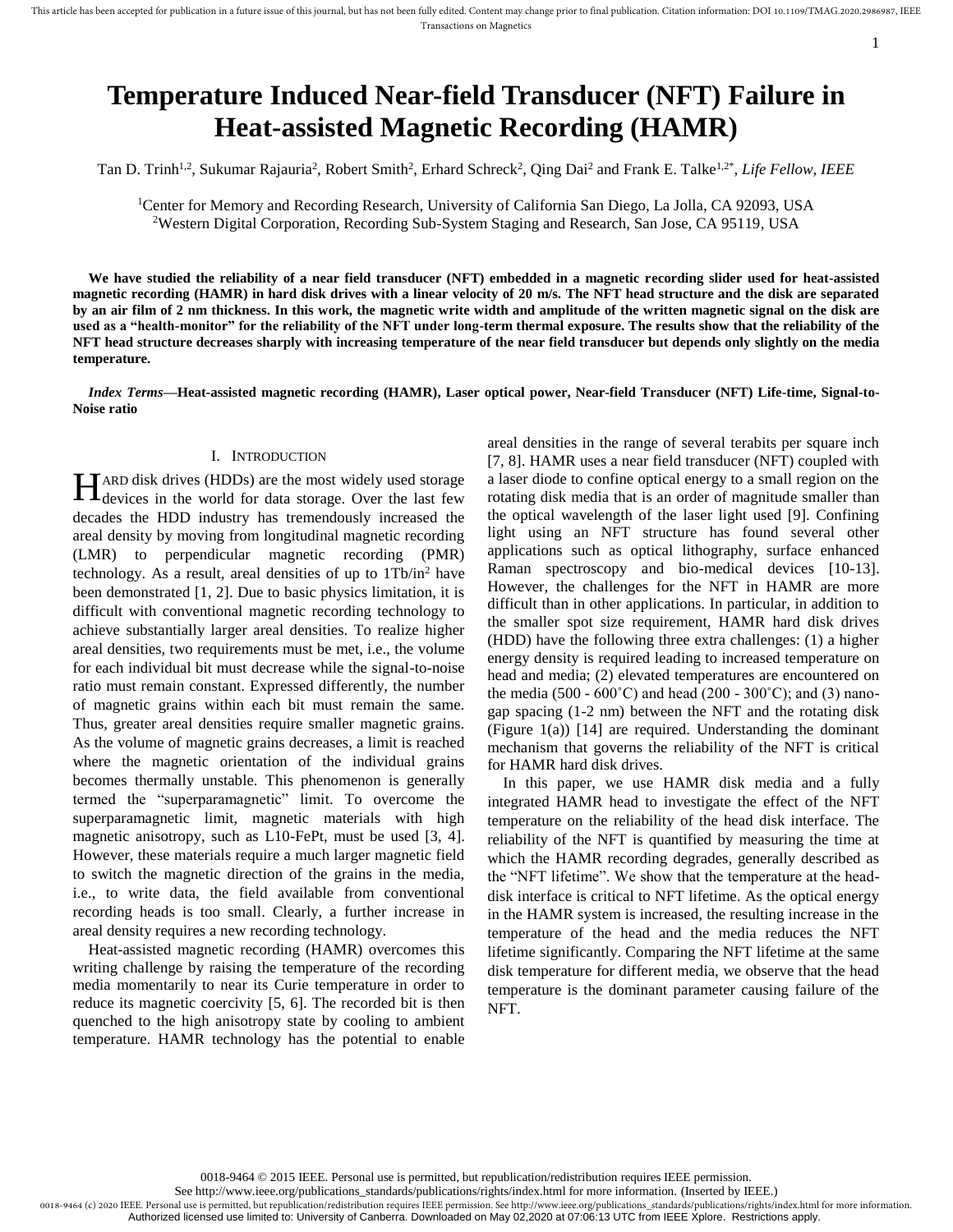This article has been accepted for publication in a future issue of this journal, but has not been fully edited. Content may change prior to final publication. Citation information: DOI 10.1109/TMAG.2020.2986987, IEEE Transactions on Magnetics



2



**Figure 1. (a) Illustration of temperature distribution on head and disk due to HAMR heat source. (b) Percentage change in optical power of laser diode (left) and normalized areal density (right) as functions of magnetic write width MWW (c) Normalized temperature of an embedded temperature sensor as a function of percentage change in optical power of laser diode**

## II. EXPERIMENTAL SETUP AND PROCEDURES

The HAMR head-disk interface setup used in this study consists of the recording head with integrated on-chip optics, including a laser, a waveguide and the NFT head structure flying on the disk. The disk is fabricated by sputtering a magnetic L10-FePt multilayer film structure onto a glass substrate, then coating it with a thin amorphous carbon thin film (protective overcoat layer), and finally lubricating it with a molecularly thin layer of perfluoropolyether lubricant (1 nm thick). The head is coated with a diamond-like carbon overcoat of approximately 1nm in thickness for wear protection. The disk-facing air bearing surface of the slider creates the air bearing pressure that supports the head over the disk. A 3.5 inch (95 mm) HAMR disk is rotated at an angular velocity of 7200 rpm and the head is flying at the middle diameter of the disk such that the linear velocity of the head in the experiments described in this paper is set to 20 m/s. When the head is not used for reading or writing operations, the flying height is typically on the order of 15 to 20 nm, depending on the air bearing design. To reduce the head disk spacing to the order of 1-2nm during read/write operations, a micro-heater is embedded in the slider. Upon energizing the heater, the slider will deform thermally and bring the read/write elements in close proximity to the disk surface [15]. This technology is described as thermal flying height control technology.

The micro-heater can also be used to evaluate and measure other protrusions that develop inside the head structure. For the "laser-off" condition, contact between the head and the disk is detected using a piezo-electric acoustic emission sensor, which detects elastic waves generated during headdisk contact events [16]. To set the desired spacing between the head-disk interface, we use the Wallace magnetic spacing loss equation which relates the exponential decay of the readback signal *R* from a random data pattern to the headmedia spacing *h* as

$$
R(f,h) = \alpha(f)e^{-2\pi fh} \tag{1}
$$

, where  $\alpha(f)$  is the readback signal amplitude at the spatial frequency *f*.

For the "laser-on" condition, several thermal protrusions

develop on the head structure. During the writing process, optical power from the laser diode is delivered through the optical waveguide and couples to the NFT. A fraction of this optical energy gets absorbed inside the NFT leading to an increase in temperature and material protrusion. This protrusion is generally called the 'near-field' transducer protrusion (NFTPtr). Here, we note that [18] describes a contact-based touchdown scheme to measure the clearance between the protruded NFT structure and the disk. Due to the sharp and small radius of curvature of the "protrusion bulge" for the energized NFT structure compared to the "micro-heater bulge", in this study we rely on an alternative non-contact recording based scheme to set the desired clearance  $(\sim 2 \text{ nm})$ between the head and disk [19].

Increasing the laser current or the optical power leads to increased heat dissipation in both the NFT and the disk. This leads to an increase in temperature of both the head and the media. While temperature on the media surface is estimated based on the Curie temperature of the magnetic layer, the head temperature can be monitored using an embedded calibrated temperature sensor located near the NFT [20]. Turning on the laser and the writer allows a magnetic pattern to be written on the media surface and the written track amplitude of the media and its width can be used to estimate this temperature. Figure 1(b) shows an increase of the percentage change in optical power of the laser diode as a function of the measured magnetic write width (MWW) signal on the media. As the magnetic write width increases from 45 nm to 100 nm, the optical power increases by 35% (Figure 1(b)). An increase of the temperature of an embedded sensor, that is located near the NFT, is also proportional to an increase of the laser optical power (Figure  $1(c)$ ). It is important to mention that as the magnetic write width increases from 45 nm to 100 nm, the areal density of the hard disk drives decreases by approximately 4 times (Figure 1(b)).

The read back signal of a hard disk drive can be used for in-situ "health monitoring" of the NFT. Signal amplitude and write width of a HAMR drive signal (HAMR writing quality) depend on several parameters including the dimensions and efficiency of the NFT. The Figure 2(b) shows a typical written cross-track profile at constant magnetic write width (MWW) for both a pristine and a degraded NFT. We observe that the amplitude of the magnetic readback signal is reduced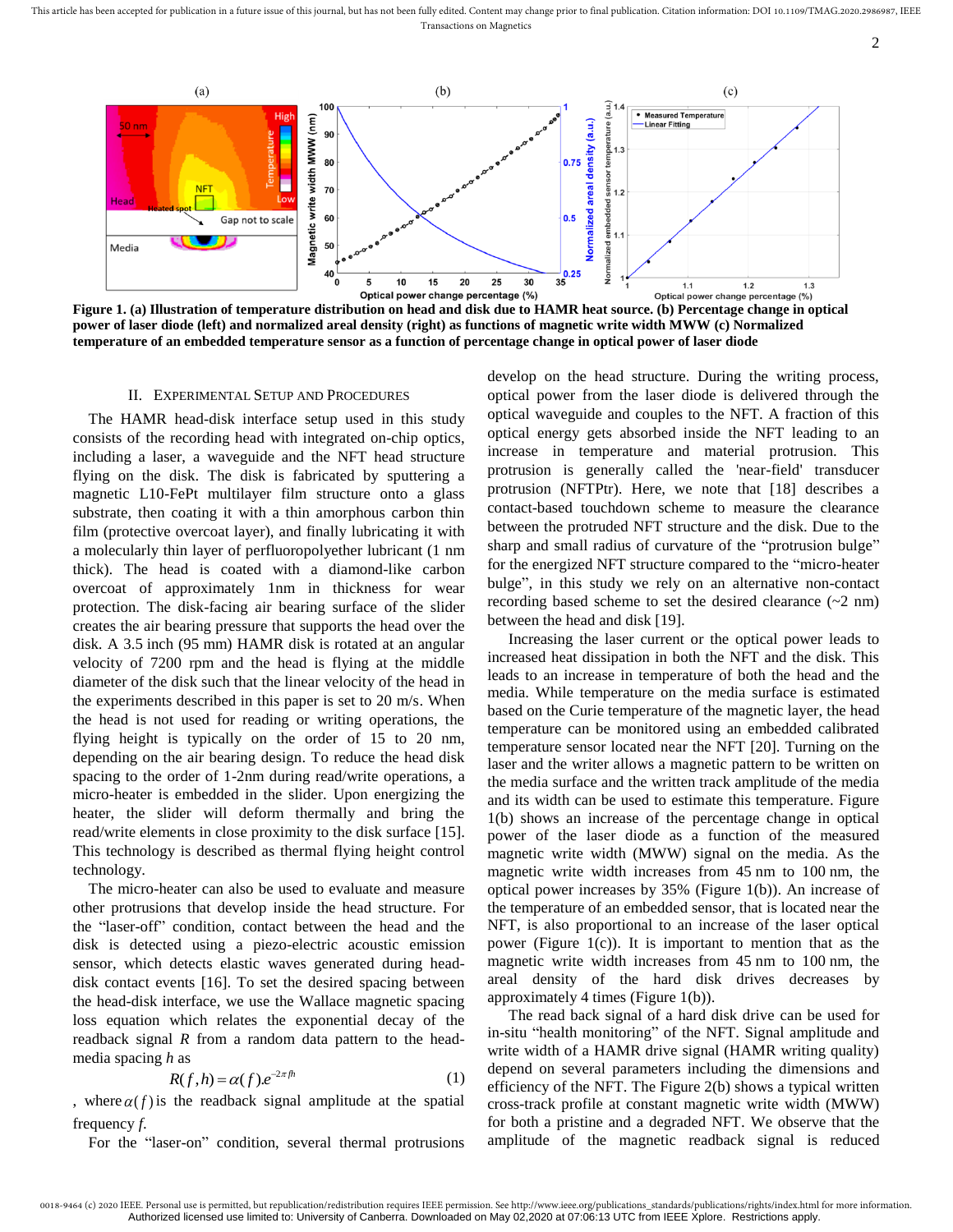significantly as the NFT degrades, leading to a significant decrease of the read back amplitude and signal-to-noise ratio (SNR). Clearly, NFT "health" and reliability can be monitored

by continuously tracking the change in the quality of the written track (amplitude and width) on the media.

3



**Figure 2. (a) In-situ monitoring of parameters like magnetic write width and signal-to-noise ratio on written track on media during lifetime testing. (b) Normalized read-back amplitude before and after the lifetime testing (c) Optimal laser current and optimal laser power as a function of magnetic write width (MWW) for lifetime testing.**

### III. EXPERIMENTAL RESULTS AND DISCUSSIONS

In this investigation, we perform a systematic NFT lifetime testing protocol where the reliability of the NFT is tracked through continuous monitoring of the written tracks on the media (stress writing) and comparing these measurements with reference measurements (performance check). The performance check and stress writing were done on separate locations on the media denoted as reference and stress-writing tracks, respectively. On the stress-writing tracks, the NFT underwent prolonged exposure with the laser diode turned on continuously for 120s before moving to the reference track. On the reference track, the performance of the NFT was evaluated by monitoring the magnetic write width (MWW) and the signal-to-noise ratio (SNR) of the written track. This measurement was repeated until the decrease of the signal-tonoise ratio was larger than 1 dB, i.e., until the NFT was degraded to the point that it cannot write with the same quality as at the beginning of the test. Figure 2(a) shows the behavior of a typical lifetime head tested where the NFT was stressed at a constant magnetic write width of 60 nm. For most of the lifetime, the MWW and SNR remain unchanged at the target values.

After prolonged usage, both MWW and SNR begin to deviate from the initial target, indicating failure of the NFT to perform heat-assisted magnetic recording. We have performed similar lifetime tests with multiple heads at different MWW conditions. Figure 2(c) shows the normalized optimal laser current (left y-axis) and power change (right y-axis) required for different heads to write a magnetic signal on the media with MWWs of 60 nm, 70 nm, 80 nm and 100 nm, respectively. We note that the optimal laser current required to attain the same target MWW signal on the media varies from device to device. This is primarily attributed to the alignment variation among optical components such as the laser diode, the waveguide and the NFT, which are all integrated inside the head structure. Figure 3 shows the normalized lifetime of heads stressed at different target MWW conditions on the media. Clearly, as the MWW increases from 60 nm to 100 nm, the NFT lifetime is reduced by approximately 10 times. It is apparent that the reduction in lifetime at larger MWW is

related to the higher temperature of the head and the media. Heads tested under higher stress conditions ( $MWW = 100$  nm) require approximately 25% higher optical power than heads writing with a lower target MWW of 60 nm.



**Figure 3. Normalized lifetime as a function of magnetic write width (MWW)**

To further investigate the effect of media and head temperature, we performed a lifetime study on a different media (Media B) having higher optical power requirements  $(-21%)$  than the previous media (Media A) for the same magnetic write width of 60 nm (inset Figure 4). Since the magnetic materials and the heat sink layer on both types of media were the same, it is justifiable to assume that the temperature of the two media is the same keeping the same magnetic write width. Figure 4 shows the normalized NFT lifetime as a function of the change in optical power on media A at different MWW conditions (filled circle) and on media B at MWW of 60 nm (open circle). The reduction in NFT lifetime at higher optical power on media A is attributed to the higher temperature of both the head and the media. We note that the NFT lifetime on media B at a constant MWW of 60 nm is much lower than the NFT lifetime on media A at the same MWW of 60nm. In addition, lifetime on media B at 60nm MWW is similar to the lifetime on media A with MWW of 100 nm for which the optical power requirements are similar. This clearly demonstrates that the increase in head